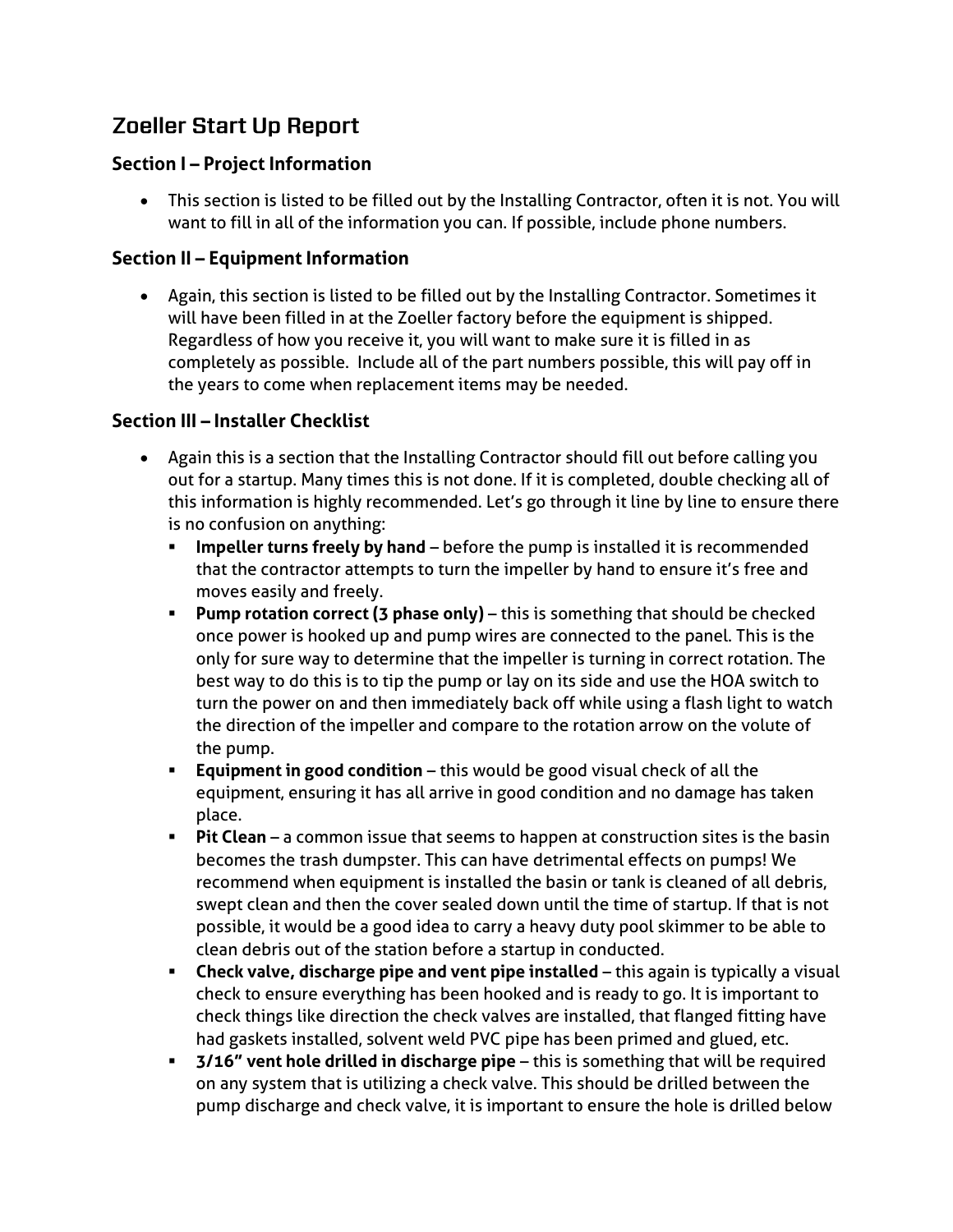the cover and is inside the pit as water will come out of this hole when the pump runs. As a suggestion, if possible you may want to drill this hole at a 45 degree downward angle so the spray that comes out of it is directed down. A hole drilled straight in can tent to splash out when the pump is running depending on the configuration of the system.

- **EXP** Access cover/hatch installed this is something that should be fitted to the basin not only for safety but maybe required for some installations. It is important to know the cover you have ordered fits and works with your basin and pumps.
- **Panel securely installed and electrical connections tight** here we want to ensure the panel has been securely and properly mounted to a wall, post or some sort of pedestal mount. We want to ensure all field wiring has be landed to the proper terminals in the control panel and is tight. It is recommend you tug on each wire to ensure it is tight or even use a screw driver to physically ensure a good tight connection has been made. A poor connection can result in a system not working or cause a failure.
- **Single phase starting capacitors installed** there are many different models and types of pumps, some that require external starting components, some that have them built in and some that do not require anything. This check is to ensure you have correct set up installed. Generally if you purchase a Zoeller panel with your pump, you have some assurance everything is correct – but still should be double checked. Some cases other panels are used, there is nothing wrong with this as long as things such as starting components are checked and ensured they are installed correctly. A misstep here can result in a pump failure.
- **EXEDED:** Short circuit protection \_\_\_ Amps here we are checking the supplied power has circuit breakers or fuses and they are rated for the full load amp draw of the panel. Fill in the circuit breaker or fuse size in this box.
- **EXP: Thermal overload protections \_\_\_\_ Amps** Some panels and pumps require external overload protection, in these cases you will typically have to set this in the panel during the start up for the proper range of your pump and application. It is recommended you set these for the listed full load amp draw of the pump. In some cases it is acceptable to go as high as 10% over the full load amp draw listed on the pump. This would be done to prevent nusenant tripping in an application normally running at or near full load amp draw.
- **Proper wiring connected to controller\_\_\_Gage\_\_\_\_Length** this is concerning the incoming wiring to the control panel from the building or facility. We would be looking for the proper size wiring for the full load rated amp draw of the control panel with consideration of the length. This may be an area where consultation with a licensed electrician could or should be recommended. Over given distances there is what is commonly referred to as a voltage drop. A situation such as this could show up in the voltage reading of the startup later on, but this is a good first step in heading off and correcting a potential problem before it happens.
- **Float positions from the bottom of the pit** this is typically done with a tape measure and recorded in the boxes in this section for the correlating float switch. This maybe measure during installation by simply measuring from the bottom up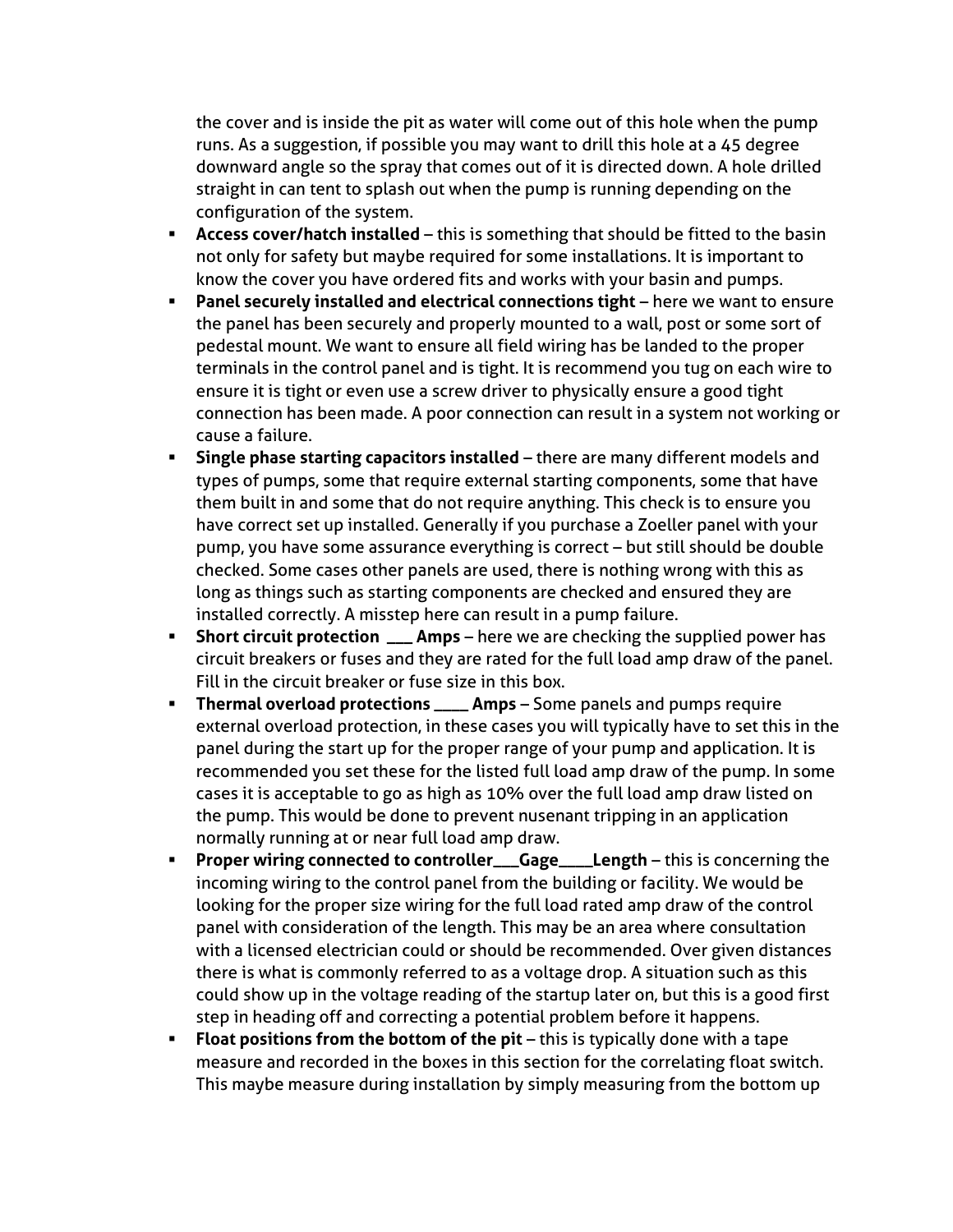to each switch or might be done afterwards by measuring from the top of the basin down to each float switch and subtracting from the overall depth.

## **Section IV – Startup Verification List**

- This section will be a bit redundant to section III. Section III should have been checked over by the installing contactor, while section IV is to verify this information by the startup technician and the installer.
	- **To be checked by the startup technician with the installer's assistance** this box is only intended to let everyone know assistance maybe required from the installing contractor.
	- **EXEDISCHARge pipe installed \_\_\_\_in.** simply to verify the discharge pipe size. This could be important to verify for the type of pump you are using. Example might be, you wouldn't want a solids handling pump that could pass a 2" solid in a 1 ½" discharge pipe system.
	- **Check Valve installed in correct location and direction** this is to simply make sure you have verified location and direction of the check valve.
	- **3/16" vent hole drilled in discharge pipe** simply to verify that the vent hole has been drilled. The easiest way to check this will more than likely be to just run the pump and look for the spray out of the vent hole.
	- **Pit Clean** Again, looking for trash and debris in the pit. This is an extremely important step. Again if any debris in noted, it should be cleaned out. A pool skimmer works well, but in some cases in maybe required to have pumper truck or Vacuum Truck out to clean out the pit properly.
	- **EXP** Access opening large enough for pump removal this is another important check. Many times things such as a junction box placement are not considered in relation to pump removal. Sometimes a hatch cover has been used, but the way it is put together will not provide enough free space for the pumps to be removed. Wiring, pull cables, float switch tethering, etc. Here we just want to pay close attention to any obstructions that maybe in the way for pump or even float switch removal.
	- **Panel and internal wiring securely installed** –Begin by checking and ensuring no power is turned on to the control panel before beginning here, all think about safety first. Now begin this step by ensuring the control panel is mounted in a permeant and professional fashion. Make sure it is not solidly mounted. Check things like can you open the door of the panel and work in it in a safe manor. Watch for things like the panel opening and the opening of the basin cover. There are typically codes that dictate some installation requirements, it would be a good idea to get familiar with these in your local area. We also want to inspect all of field wiring in the panel once we feel good about the panel installation. Begin by verifying with a panel wiring schematic and pump owner's manual. Go over each of the wire terminals, ensure the correct wires are landed at each location and give each one a tug or verify with a screw driver that each connection that has been made is good and tight.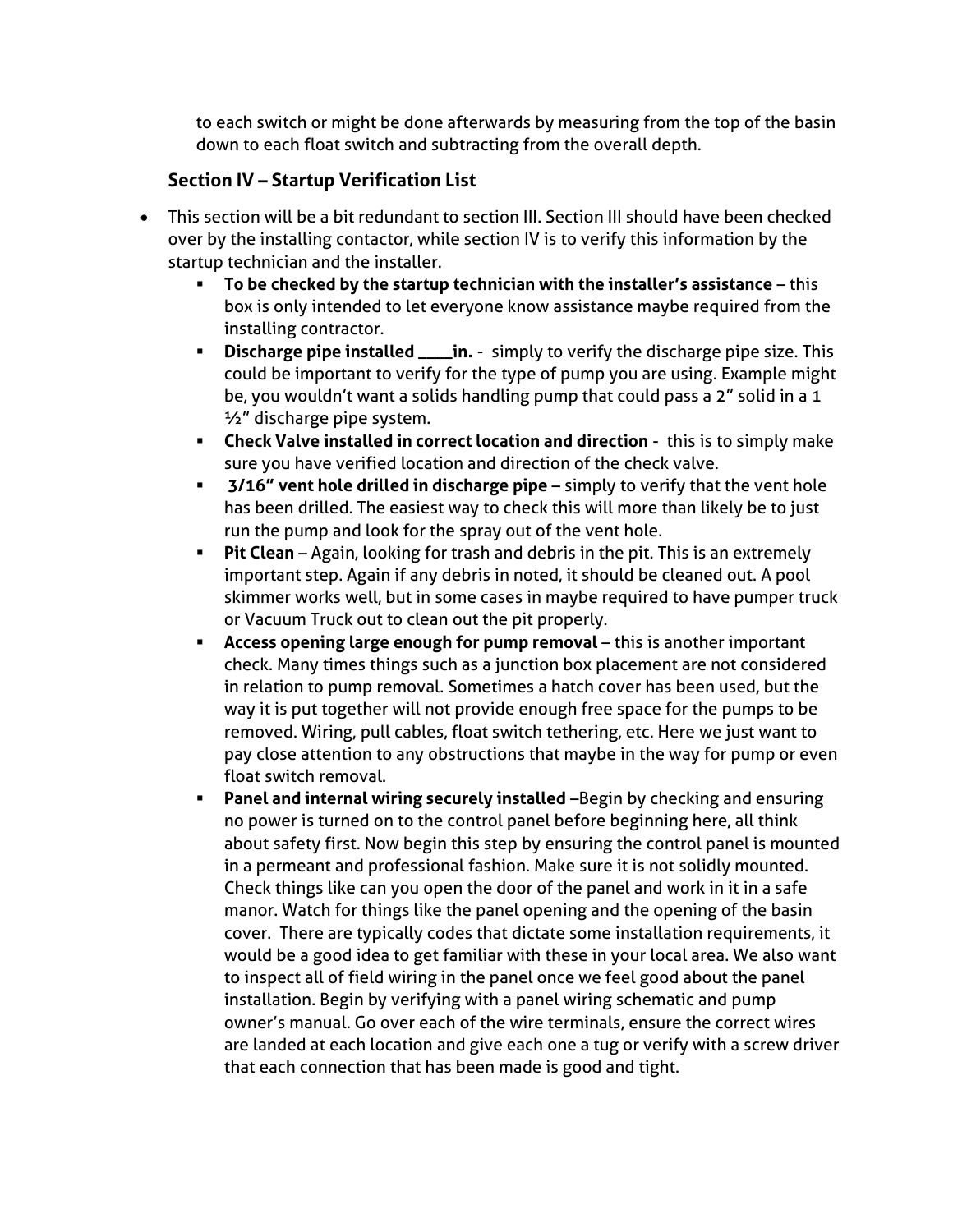- **Panel and junction box interior dry & sealed** this is often overlooked and the importance is not recognized until there is a problem. Remember that water and electricity don't mix and neither does moisture in a control panel or junction box – ensure power is turned off if either condition is noted. Water in a control panel can cause rust and corrosion of wiring terminals as well as the panel components. Water in a junction box can cause all kinds of problems, from wicking down the pump and float cords to shorting out and just causing all types of electrical issues.
- **Power supply cable length\_\_\_\_Ft.** with this box we are looking for the cable length of pump power cord in feet. This will be your best estimation.
- **Float switches away from turbulence and hang-ups** this is another extremely important step when conducting a startup. We want to verify the float have not be placed directly in front of the inlet pipe where a surge in flow could cause the float switch to swing around. We want to watch for how the float switches are hanging and make sure then won't be left in any manner that could cause a hang up or problem.
- **Low water level above volute top (#1 off switch)** with this step we want to stress the importance of having the off float switch set above the point where the pump could draw air and potentially not shut off. In a perfect world we would recommend the float switches are set so that the pumps remain submerged at all times. In many cases this is not possible, so keeping the water level such that the cooling fins or motor is under water is best. You will want to look at the space you have between the inlet pipe to the basin and pump motors, this will be your workable space to set the float switches. Ensure you can keep a good run time for the pumps and short cycling will not occur.
- **Pumps respond properly to hand-off-auto switch** we recommend the best way to perform this step is to first do it by turning the HOA switch to hand mode to verify the pumps come on and off. Next by putting the HOA switch in Auto mode and pulling up the float switches and tipping them up in order to verify proper operation. Another method that can be done is simply by running water in the pit and pumping it out with the panel in auto mode – be careful with this until you are sure they system is discharging water properly. Jumper wires could be used, but this does leave room for error – be careful with this method.
- **Alarm responds properly to test – off – normal switch** most all of our control panels all have the alarm feature and the test –silence switch on the panel. If your panel has this feature be sure to flip the switch to the test position to ensure both the light and the sounder activate. Next by either raising the alarm float or with a jumper wire, activate the alarm and ensure the silence switch deactivates the sounder portion while the visual light stays on. The light will stay on until the switch is lowered or the jumper wire is removed or the situation has been cleared.
- **Panel matches pump horsepower** here we want to verify the rating of the panel meet or exceed that of the pump. This is to verify all of the wiring and components are rated for the intended use.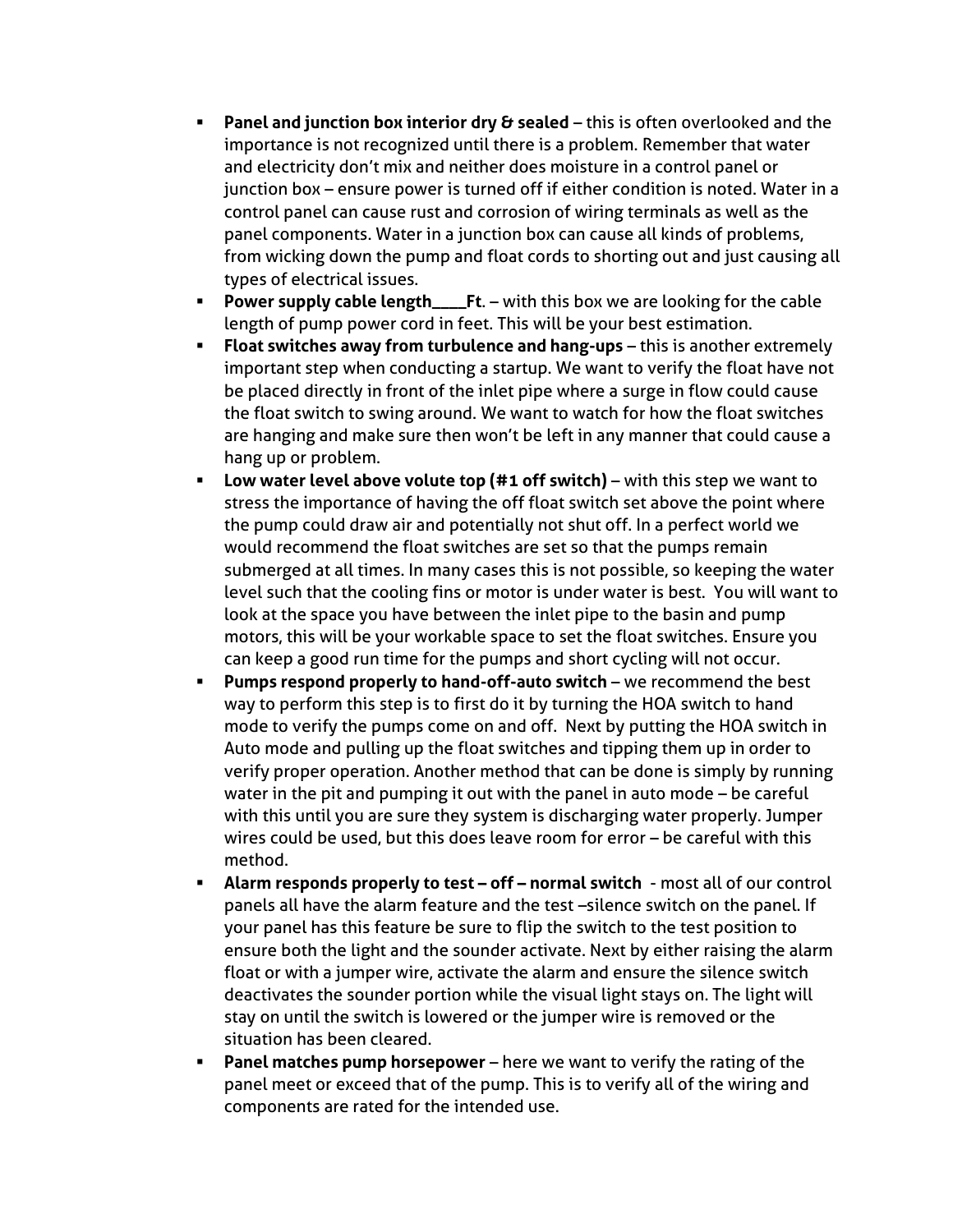- **Circuit breakers operational** in this step we want to ensure power can be turned on and off with the circuit breakers. This is best done with a voltage meter.
- **Thermal overloads correctly set to match name plate amps** If your panel is equipped with thermal overloads they hopefully have been set in Section III by the installer, but again should be verified. Our suggestion is to set the overloads for the full load rated amps of the pump. Again in some situations, it could be acceptable to go as high as 10% over the rated full load amps.
- **Operator has installation and maintenance manual** here we want to verify the owner/operator has all of the information about the pumps installed.
- **Operator has control panel schematic** this is to ensure the owner/operator has all of the control panel paper work.

# **Section V – Electrical Readings**

- In this section, we will be taking live readings of both the voltage and amperage use any appropriate safety measures and exercise caution. This section is divided into two parts, single phase and three phase, you will only be completing the one that applies to your system type. You may want to cross out the section you will not be competing to help avoid any confusion.
	- **Single Phase Section**
	- **Voltage supply (Pump off)** This will be measured by a volt meter at the incoming power block or terminal block. Many times this will be the same for pump one and pump two, but depending on your particular panel it could be separate supplies and terminals. This reading is taken with the pumps shut off. Voltage is to be measured with one lead on L1 terminal and the other on the L2 terminal.
	- **Voltage supply (Pump on)** This will be done just the same as the above step but this time with the pumps running. If a voltage drop is happening, this is typically where it will show up. A drop of a few volts is typical and not an issue. If the drop is more significant it may require corrective action.
	- **Amp draw (pump on)** this will measured with an amp probe or amp clamp with the pump running. Amps can only be measured one leg (one wire) at a time. Amps will generally fluctuate a bit as the pump comes up to speed and then as it pump though the various points of the pump curve, so you will have to watch it for a minute and use the reading where things seem to stabilize at. This will be done for L1 and then L2 for each pump.
	- **Three Phase Section**
	- **Voltage supply (Pump off)** This will be measured by a volt meter at the incoming power block or terminal block. Typically all three phase panels will have only one incoming power terminal block, this is where these reading will be taken. These readings will be taken with the pumps shut off. Voltage will be measured from line to line across all line, L1 to L2 then L2 to L3 then finally L1 to L3.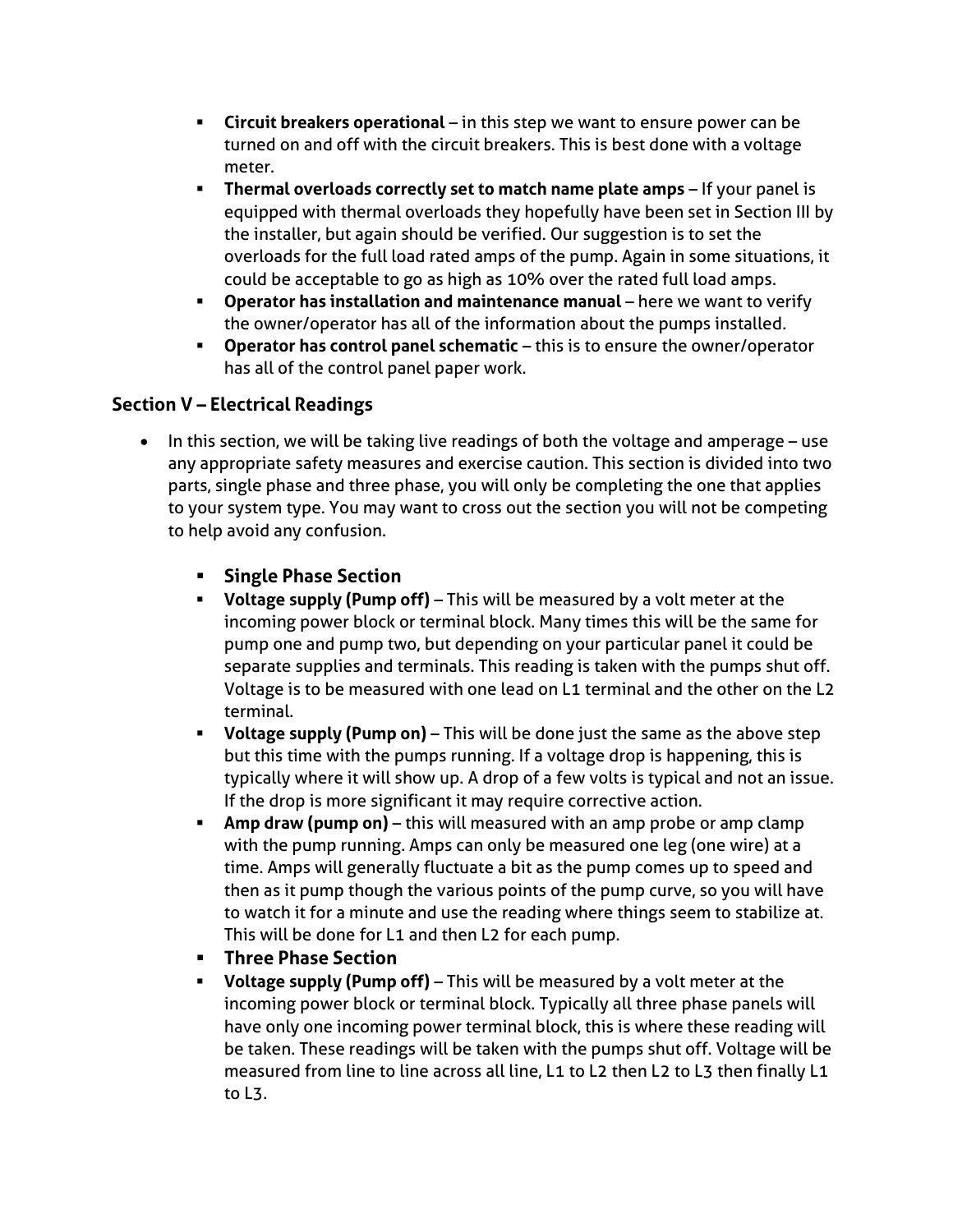- **Voltage supply (pump on)** This will be done just the same as the above step but this time with the pumps running. If a voltage drop is happening, this is typically where it will show up. A drop of a few volts is typical and not an issue. If the drop is more significant it may require corrective action.
- **Amp draw (pump on)** this will measured with an amp probe or amp clamp with the pump running. Amps can only be measured one leg (one wire) at a time. Amps will generally fluctuate a bit as the pump comes up to speed and then as it pump though the various points of the pump curve, so you will have to watch it for a minute and use the reading where things seem to stabilize at. This will be done for L1 and then L2 and then for L3 or each leg of the three phase power for each pump. Please note, with three phase, electric motors can be wired such that they will run backwards. Many times the pump will have a higher amp draw and be very noisy if in this condition. To test or correct this condition, with the power off, switch any two of the three legs. For example take the wire from L1 and move it to the L2 terminal location and then put the wire from L2 to the L1 terminal. Turn power back on and try again.

#### **Section VI - Functional Test**

- This is a very easy and simply test that can be done in the field to verify a number of things. By performing a functional test, you will have great confidence that the system is working as it was originally designed and spec'd and then installed. To do this test, you will need a stopwatch, a tape measure, a supply of water in the basin and preferably done at a time with little or no flow coming into the basin.
	- To begin, fill the basin up with enough water to run a pump for period of one minute. If this is not possible, you may use less water by only running the pump for 30 seconds or even 15 seconds and then multiply it out for a one minute period.
	- **EXT** Start by using your tape measure and measure from an easy point, typically from the edge of the cover down to the surface of the water. Write this measurement down.
	- Now, using the control panel's HOA switches, start one of the pumps in hand mode and the stopwatch at the same time and run the pump allowing it to discharge the water through the installed discharge piping system.
	- **■** When one minute is up, simply shut the pump down with the HOA switch. Now use your tape measure and re-measure the water level from the original point. Write this measurement down and subtract from your original number. This will give you the number of inches of water you actually pumped out in a one minute period.
	- Now use your tape measure and determine the diameter of the basin installed and either look up on one of our charts or calculate the number of gallons per in your particular size basin holds. Once you know the gallons per inch, multiply times the number of inches your pump removed in the one minute period. You will now have the gallons per minute number.